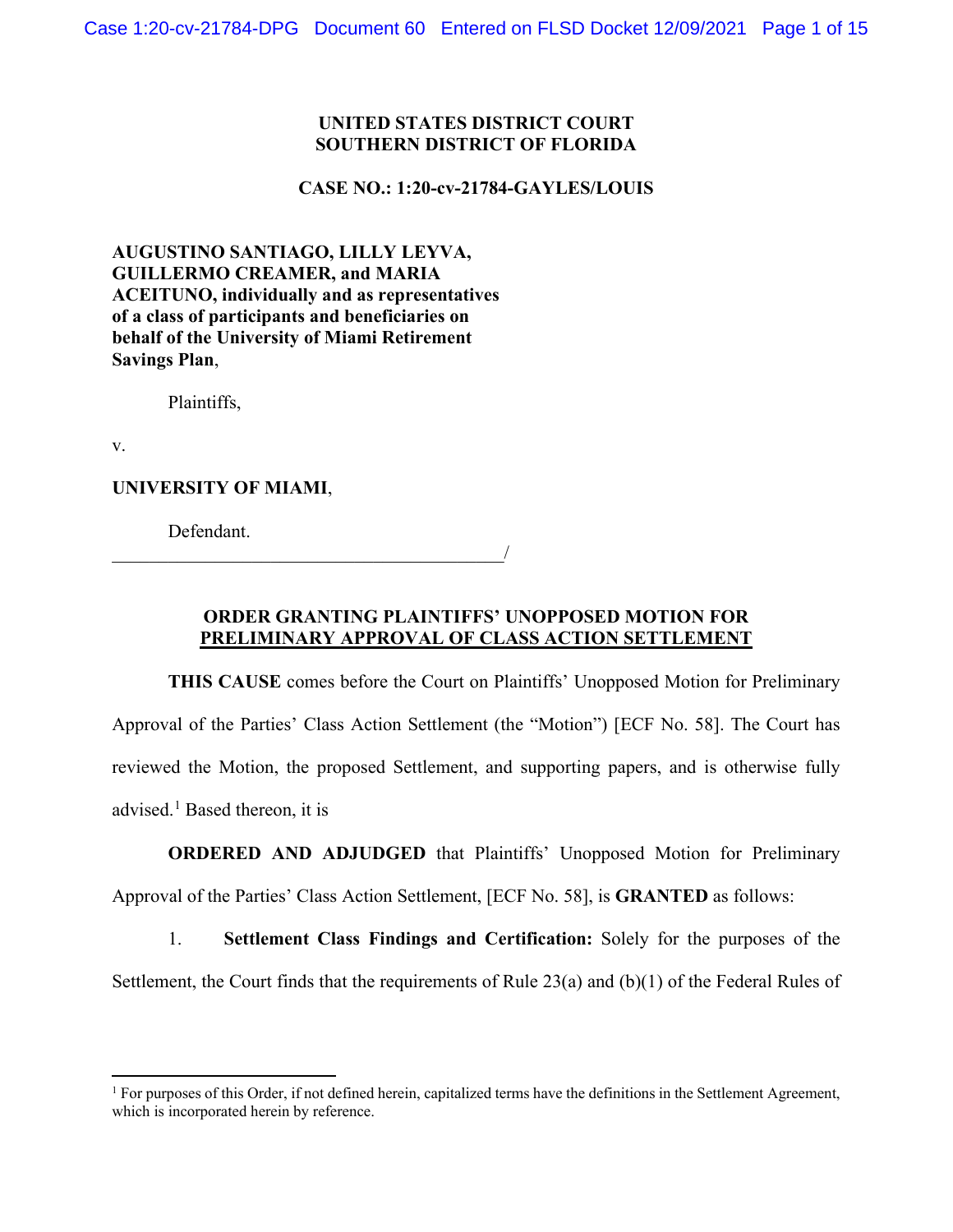Civil Procedure have been met as to the Settlement Class, and hereby certifies the Settlement Class,

which is defined as:

## **The University of Miami Settlement Class:**

All persons who participated in the University of Miami Retirement Savings Plan, the Defined Contribution Retirement Plan for Faculty of the University of Miami, the University of Miami Retirement Savings Plan II, the UHealth Retirement Savings Plan III, and/or the University of Miami Supplemental Retirement Annuity Program at any time from May 1, 2014 through August 31, 2021 (the "Settlement Class Period"), including any Beneficiary of a deceased person who participated in any of the Plans at any time during the Settlement Class Period, and any Alternate Payee of a person subject to a Qualified Domestic Relations Order who participated in any of the Plans at any time during the Settlement Class Period.

Excluded from this Settlement Class are any individuals who were members of the Plans' fiduciary committees during the Settlement Class Period.

A. The Court finds that Rule 23(a)(1) is satisfied because there are over 20,000

potential Settlement Class Members making joinder impracticable.

B. The Court finds that Rule  $23(a)(2)$  is satisfied because there are one or more

questions of fact and/or law common to the Settlement Class that can or would be resolved as to the Plans, not only as to individual participants, including: whether the fiduciaries to the Plans breached their duties; whether the Plans suffered losses resulting from each breach of duty; and what Plan-wide equitable and other relief, if any, the Court should impose in light of Defendant's alleged breach of duty.

C. The Court finds that Rule  $23(a)(3)$  is satisfied because Plaintiffs' claims are typical of the claims of the Settlement Class because they all arise from conduct allegedly adversely affecting all of the Plans.

D. The Court finds that Rule  $23(a)(4)$  is satisfied and hereby appoints Plaintiffs to represent the Settlement Class. The Court finds there is no conflict between Plaintiffs' individual interests and the interests of the Settlement Class. Instead, they share the same objectives, share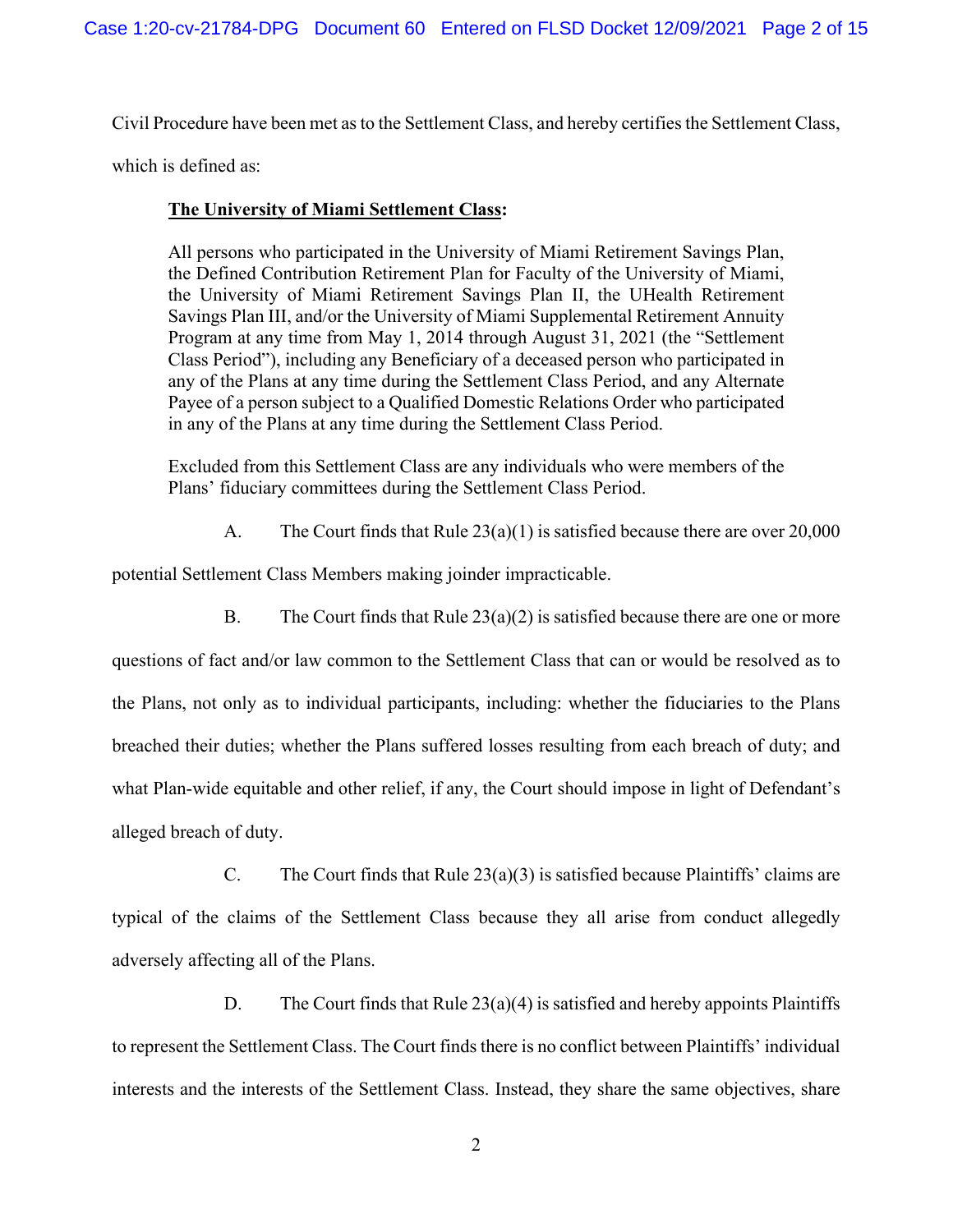the same factual and legal positions, and share the same interest in establishing Defendant's liability. Additionally, Class Counsel is qualified, reputable, and has substantial experience in ERISA class actions.

E. The Court finds that, as required by Rule  $23(b)(1)$ , individual members of the Settlement Class pursuing their own claims could result in inconsistent or varying adjudications as to individual members of the Settlement Class that would establish incompatible standards of conduct for Defendant, and that adjudication as to individual Settlement Class Members would, as a practical matter, be dispositive of the interest of other members not parties to the individual adjudications, or would substantially impair or impede those persons' ability to protect their interests.

F. The Court finds that Rule 23(g) is satisfied because the law firms Wenzel Fenton Cabassa, P.A., McKay Law, LLC, and Justice For Justice, LLC, are capable of fairly and adequately representing the interests of the Settlement Class. These firms are experienced in ERISA class actions and are knowledgeable of the applicable law. These firms also have done substantial work on this case, including investigation, motion practice, discovery, and other efforts to represent the interests of the Settlement Class and Plaintiffs.

2. **Appointment of Class Representatives and Class Counsel:** The Court appoints the named Plaintiffs as Class Representatives to represent the Settlement Class, and the law firms Wenzel Fenton Cabassa, P.A., McKay Law, LLC, and Justice For Justice, LLC, as Class Counsel.

3. **Preliminary Findings Regarding Proposed Settlement:** The Court preliminarily finds that:

A. The proposed Settlement resulted from extensive arm's-length negotiations;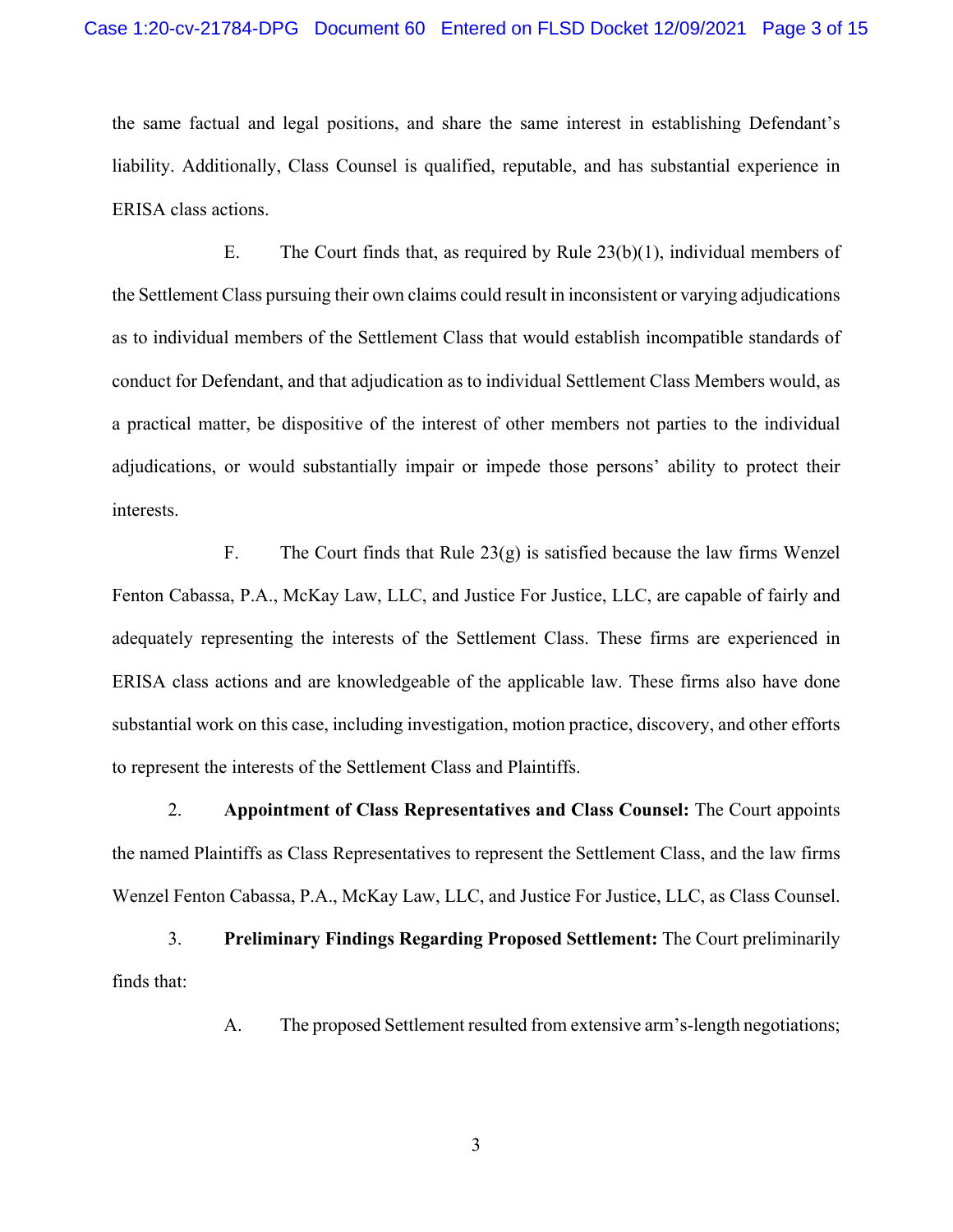B. The Settlement Agreement was executed only after the parties engaged in substantial settlement negotiations, including discovery concerning the substantive merits and defenses to Plaintiffs' claims, private mediation supervised by a nationally-recognized mediator who has extensive experience handling similar types of cases, and months of further negotiations thereafter to finalize the terms of the Settlement;

C. Class Counsel has concluded that the Settlement Agreement is fair, reasonable, and adequate;

D. The Settlement Agreement negotiated by Class Counsel further requires that a mutually-agreed independent fiduciary will serve as a fiduciary to the Plans for purposes of approving and authorizing the Settlement on behalf of the Plans; and

E. The Settlement is sufficiently fair, reasonable, and adequate to warrant sending notice of the Settlement to the Settlement Class Members.

4. **Final Fairness Hearing:** A hearing is scheduled in Court Room 11-1 of the United States District Court for the Southern District of Florida, located at 400 North Miami Avenue, Miami, Florida 33128, before United District Court Judge Darrin P. Gayles, at **10:00 A.M. on April 5, 2022** (the "Final Fairness Hearing"), to determine, among other issues:

A. Whether the Settlement Agreement should be approved as fair, reasonable, and adequate;

B. Whether the Settlement Notice and notice methodology were performed as directed by this Court;

C. Whether the motion for attorneys' fees and costs to be filed by Class Counsel should be approved; and

D. Whether an amount of compensation to Plaintiffs should be approved.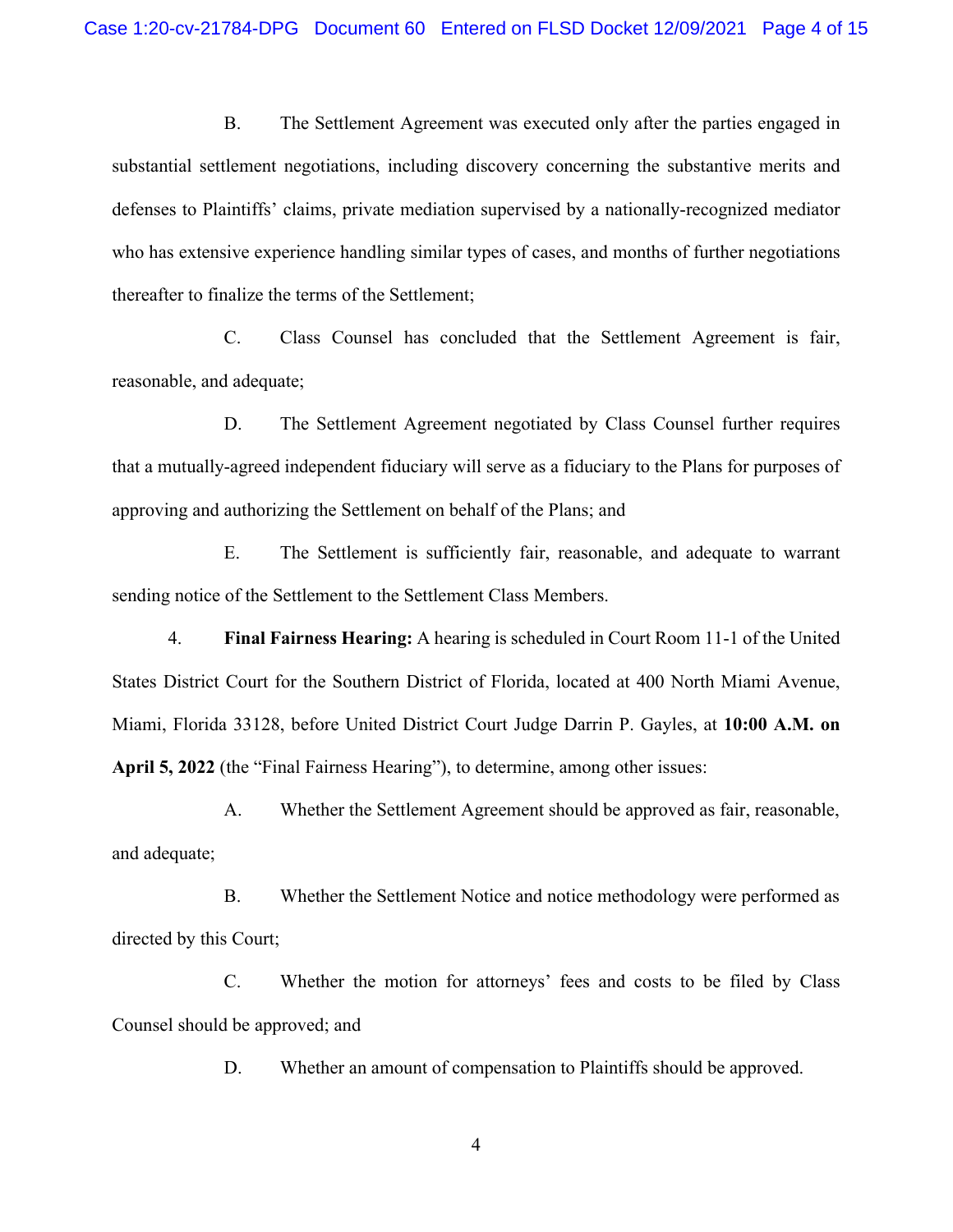5. **Establishment of Qualified Settlement Fund:** A common fund is agreed to by the Settling Parties in the Settlement Agreement and is hereby established and shall be known as the *Santiago v. University of Miami* ERISA Litigation Settlement Fund (the "Settlement Fund"). The Settlement Fund shall be a "qualified settlement fund" within the meaning of Treasury Regulations § 1.468- 1(a) promulgated under § 468B of the Internal Revenue Code. The Settlement Fund shall be administered as follows:

A. The Settlement Fund is established exclusively for the purposes of: (i) making distributions to Plaintiffs and the Settlement Class Members as specified in the Settlement Agreement; (ii) making payments for all settlement administration costs and costs of notice, including payments of all Administrative Expenses specified in the Settlement Agreement; (iii) making payments of all Attorneys' Fees and Expenses to Class Counsel and Plaintiffs' Compensation as awarded by the Court; and (iv) paying employment, withholding, income, and other applicable taxes and tax expenses, all in accordance with the terms of the Settlement Agreement and this Order. Other than the payment of Administrative Expenses or as otherwise expressly provided in the Settlement Agreement, no distribution shall be made from the Settlement Fund until after the Settlement Effective Date.

B. Within the time period set forth in the Settlement Agreement, Defendant or its insurer(s) shall cause \$1,850,000 to be deposited into the Settlement Fund.

C. The Court appoints American Legal Claim Services, LLC, as the Settlement Administrator for providing Settlement Notice, implementing the Plan of Allocation, and otherwise assisting in administration of the Settlement as set forth in the Settlement Agreement.

D. Defendant shall timely furnish a statement to the Settlement Administrator that complies with Treasury Regulation  $\S$  1.468B-3(e)(2), which may be a combined statement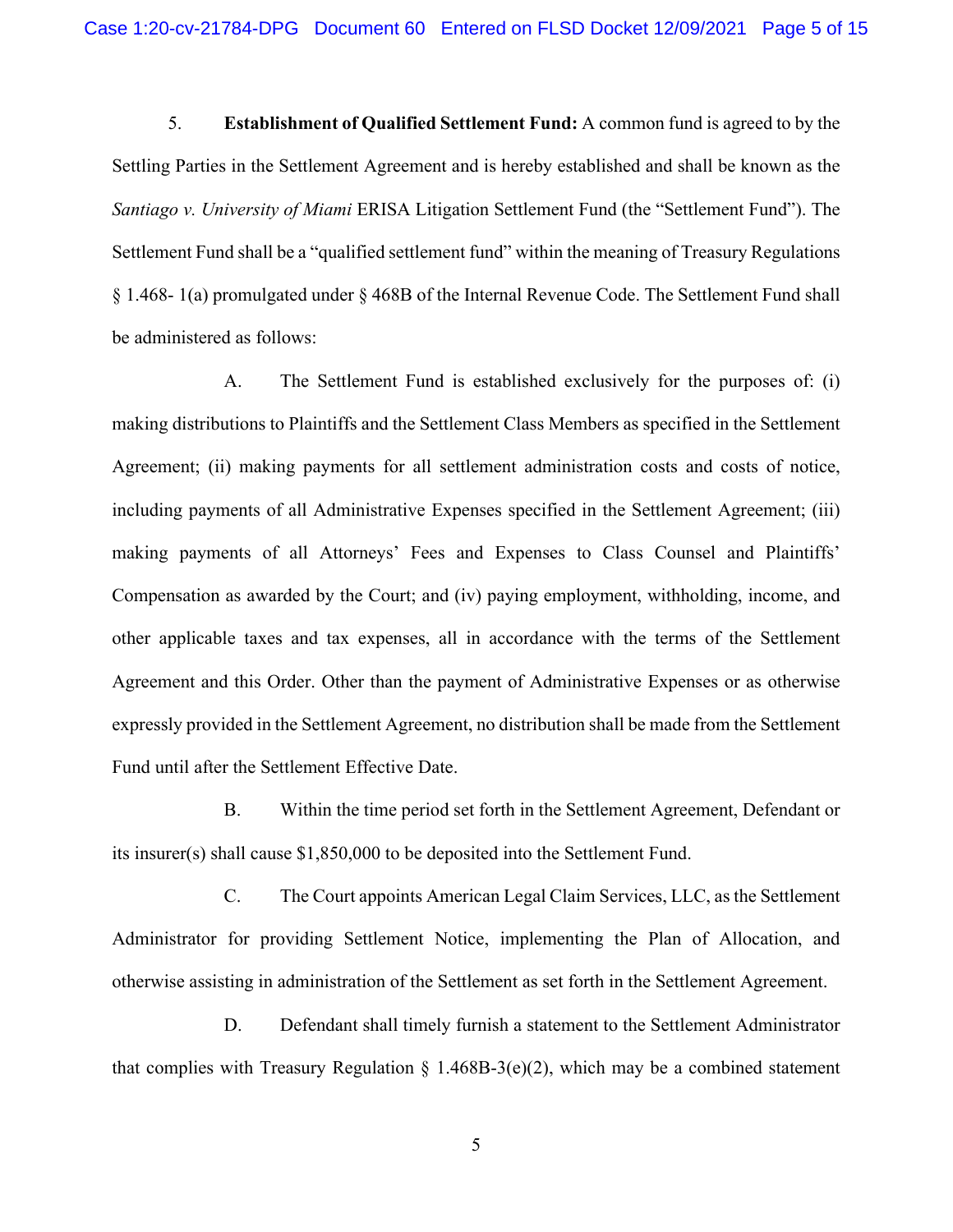under Treasury Regulation § 1.468B-3(e)(2)(ii) and shall attach a copy of the statement to their federal income tax returns filed for the taxable year in which Defendant makes a transfer to the Settlement Fund.

E. Defendant shall have no withholding, reporting, or tax reporting responsibilities with regard to the Settlement Fund or its distribution, except as otherwise specifically identified herein. Moreover, Defendant shall have no liability, obligation, or responsibility for administration of the Settlement Fund or the disbursement of any monies from the Settlement Fund except for: (1) its obligation to cause the Gross Settlement Amount to be paid; and (2) its agreement to cooperate in providing information that is necessary for settlement administration as set forth in the Settlement Agreement.

F. The oversight of the Settlement Fund is the responsibility of the Settlement Administrator. The status and powers of the Settlement Administrator are as defined by this Order and as approved in the Settlement Agreement.

G. The Gross Settlement Amount caused to be paid by Defendant and/or its insurer(s) into the Settlement Fund in accordance with the Settlement Agreement, and all income generated by that amount, shall be *in custodia legis* and immune from attachment, execution, assignment, hypothecation, transfer, or similar process by any person. Once the Settlement Fund vests, it is irrevocable during its term and Defendant has divested itself of all right, title, or interest, whether legal or equitable, in the Settlement Fund, if any; provided, however, in the event the Settlement Agreement is not approved by the Court or the Settlement set forth in the Settlement Agreement is terminated or fails to become effective in accordance with its terms (or, if following approval by this Court, such approval is reversed or modified), the parties shall be restored to their respective positions in this case as of the day prior to the Settlement Agreement Execution Date;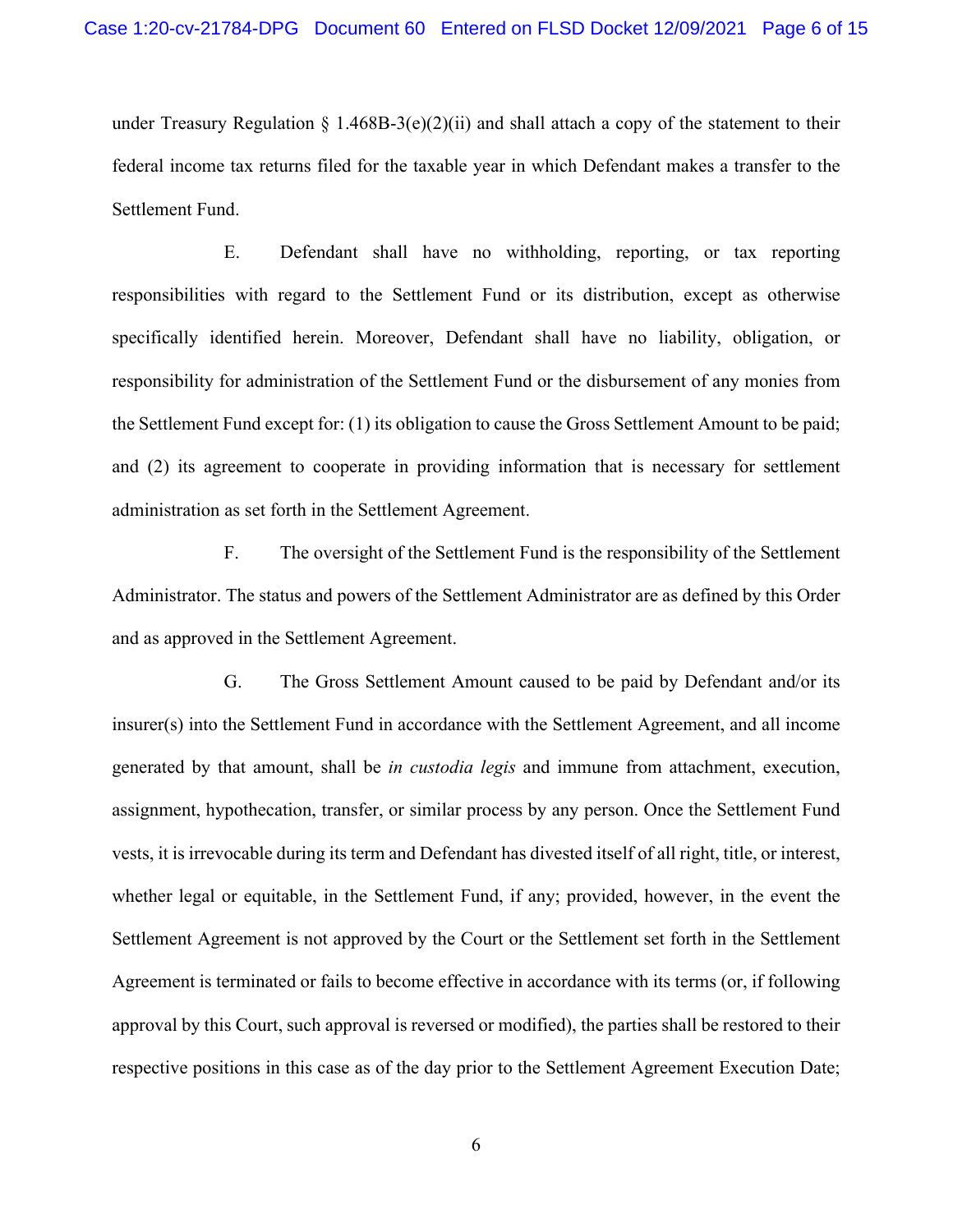the terms and provisions of the Settlement Agreement and this Order shall be void and have no force and effect and shall not be used in this case or in any proceeding for any purpose; and the Settlement Fund and income earned thereon, less all Administrative Expenses already paid or incurred (to be split evenly between Class Counsel and Miami, as provided in the Settlement Agreement at Article 11.4), shall immediately be returned to the entity or entities that funded the Settlement Fund.

H. The Settlement Administrator may make disbursements out of the Settlement Fund only in accordance with this Order or any additional Orders issued by the Court.

I. The Settlement Fund shall expire after the Settlement Administrator distributes all of the assets of the Settlement Fund in accordance with the Settlement Agreement, provided, however, that the Settlement Fund shall not terminate until its liability for any and all government fees, fines, taxes, charges, and excises of any kind, including income taxes, and any interest, penalties, or additions to such amounts, are, in the Settlement Administrator's sole discretion, finally determined and all such amounts have been paid by the Settlement Fund.

J. The Settlement Fund shall be used to make payments to Settlement Class Members under the Plan of Allocation set forth in the Settlement Agreement. Individual payments to Settlement Class Members will be subject to tax withholding as required by law and as described in the Settlement Notice and its attachments. In addition, all Plaintiffs' Compensation, Administrative Expenses, and all Attorneys' Fees and Expenses of Class Counsel shall be paid from the Settlement Fund.

K. The Court and the Settlement Administrator recognize that there will be tax payments, withholding, and reporting requirements in connection with the administration of the Settlement Fund. The Settlement Administrator shall, in accordance with the Settlement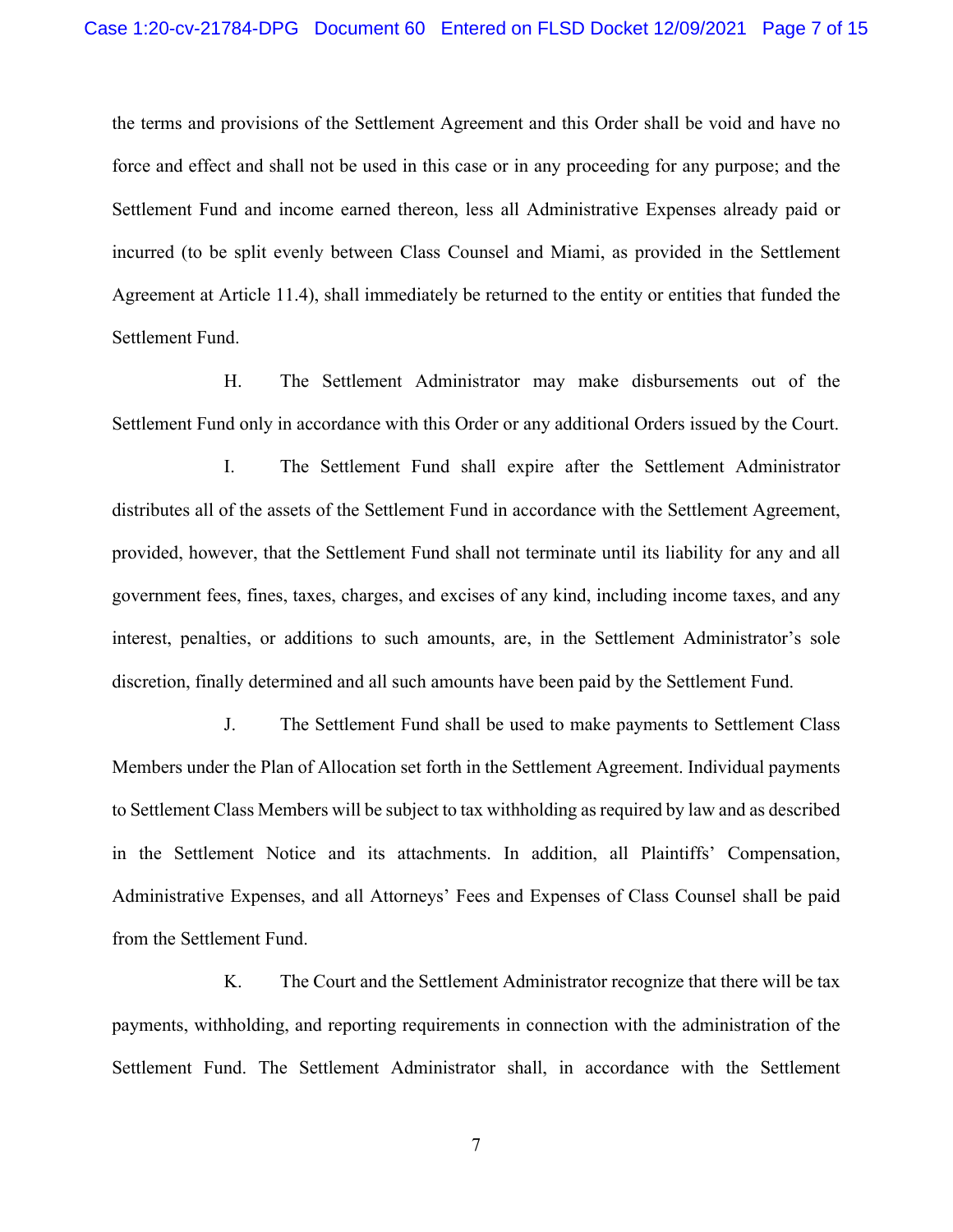Agreement, determine, withhold, and pay over to the appropriate taxing authorities any taxes due with respect to any distribution from the Settlement Fund, and shall make and file with the appropriate taxing authorities any reports or returns due with respect to any distributions from the Settlement Fund. The Settlement Administrator also shall determine and pay any income taxes owing with respect to the income earned by the Settlement Fund. Additionally, the Settlement Administrator shall file returns and reports with the appropriate taxing authorities with respect to the payment and withholding of taxes.

L. The Settlement Administrator, in its discretion, may request expedited review and decision by the IRS or the applicable state or local taxing authorities, with regard to the correctness of the returns filed for the Settlement Fund and shall establish reserves to assure the availability of sufficient funds to meet the obligations of the Settlement Fund itself and the Settlement Administrator as fiduciaries of the Settlement Fund. Reserves may be established for taxes on the Settlement Fund income or on distributions.

M. The Settlement Administrator shall have all the necessary powers, and take all necessary ministerial steps, to effectuate the terms of the Settlement Agreement, including the payment of all distributions. Such powers include receiving and processing information from Former Participants pertaining to their claims and investing, allocating and distributing the Settlement Fund, and in general supervising the administration of the Settlement Agreement in accordance with its terms and this Order.

N. The Settlement Administrator shall keep detailed and accurate accounts of all investments, receipts, disbursements, and other transactions of the Settlement Fund. All accounts, books, and records relating to the Settlement Fund shall be open for reasonable inspection by such persons or entities as the Court orders. Included in the Settlement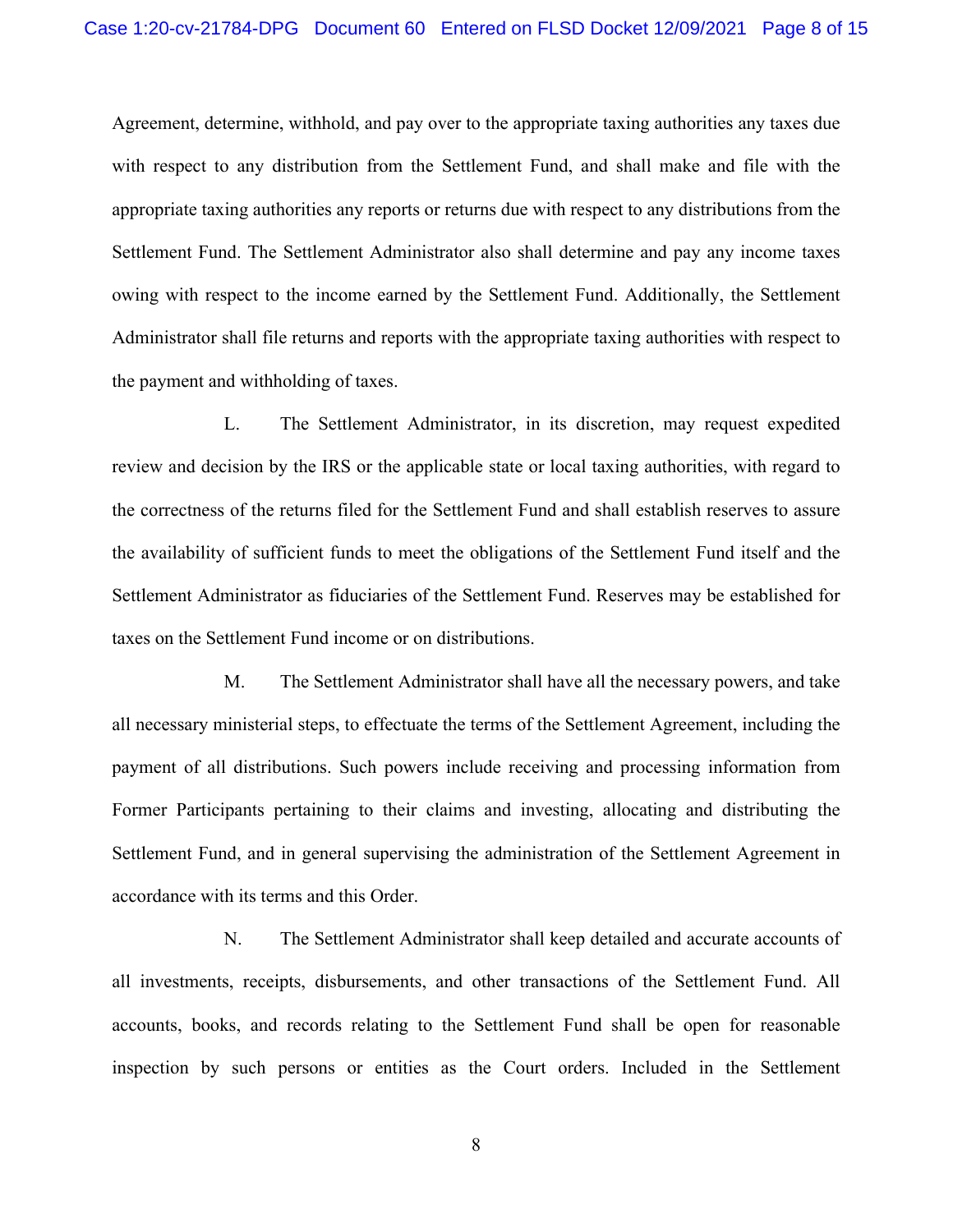Administrator's records shall be complete information regarding actions taken with respect to the award of any payments to any person, the nature and status of any payment from the Settlement Fund, and other information which the Settlement Administrator considers relevant to showing that the Settlement Fund is being administered, and awards are being made, in accordance with the purposes of the Settlement Agreement, this Order, and any future orders that the Court may find it necessary to issue.

6. **Settlement Notice:** The Settling Parties have presented to the Court a proposed form of Settlement Notice, which is appended to the Settlement Agreement as Exhibit 3.

A. The Court finds that the proposed notice, and the website referenced in the Settlement Notice, fairly and adequately:

- (i) Describe the terms and effect of the Settlement Agreement and of the Settlement;
- (ii) Notify the Settlement Class concerning the Plan of Allocation;
- (iii) Notify the Settlement Class that Class Counsel will seek compensation from the Settlement Fund for Plaintiffs Attorneys' Fees and Expenses;
- (iv) Notify the Settlement Class that Administrative Expenses related to the Settlement will be paid from the Settlement Fund;
- (v) Give notice to the Settlement Class of the time and place of the Final Fairness Hearing; and
- (vi) Describe how the recipients of the Settlement Notice may object to any of the relief requested and the rights of the Settling Parties to discovery concerning such objections.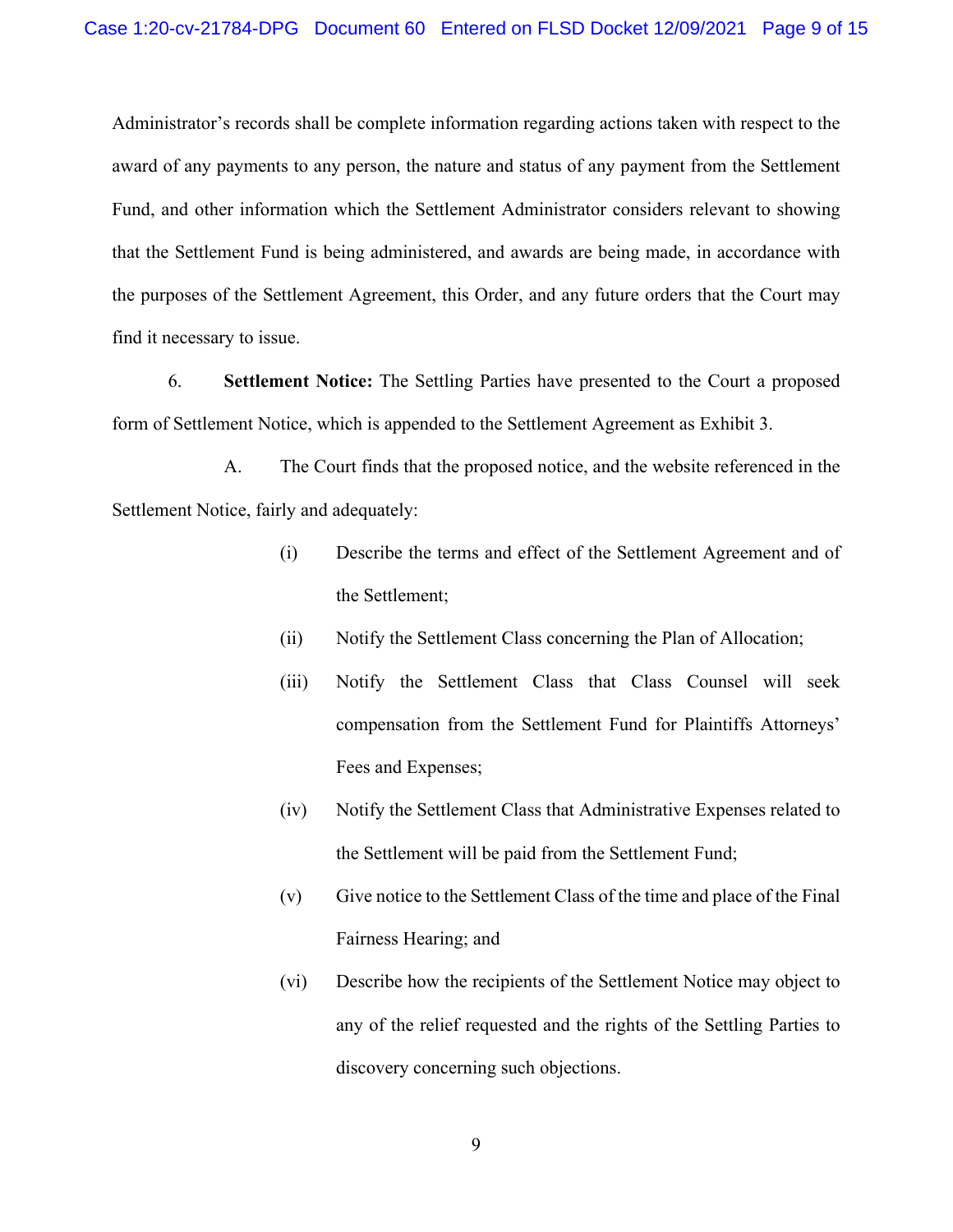B. The Settling Parties have proposed the following manner of communicating the notice to Class Members: the Settlement Administrator shall, by no later than sixty (60) days before the Final Fairness Hearing, cause the Settlement Notice (and Former Participant Claim Forms, as appropriate), with such non-substantive modifications thereto as may be agreed upon by the Settling Parties, to be sent by email to all Settlement Class Members for whom the Settlement Administrator is provided a current email address and mailed, by first-class mail, postage prepaid, to the last known address of each Settlement Class Member for whom there is no current email address that can be identified through commercially reasonable means. The Court finds that such proposed manner is the best notice practicable under the circumstances and directs that the Settlement Administrator provide notice to the Settlement Class (and Former Participant Claim Forms) in the manner described. Defendants shall cooperate with the Settlement Administrator by providing or facilitating the provision of, in electronic format, the names, addresses, email addresses (to the extent available), and social security numbers of the Settlement Class Members. The names, addresses, email addresses (the extent available), and social security numbers obtained pursuant to this Order shall be used solely for the purpose of providing notice of this settlement and as required for purposes of tax withholding and reporting, and for no other purpose.

C. For any Settlement Notice returned as undeliverable, the Settlement Administrator shall utilize the provided social security number or other unique identifier to attempt to determine the current address of the person and shall mail notice to that address.

D. At or before the Final Fairness Hearing, Class Counsel shall file with the Court a proof of timely compliance with the foregoing requirements.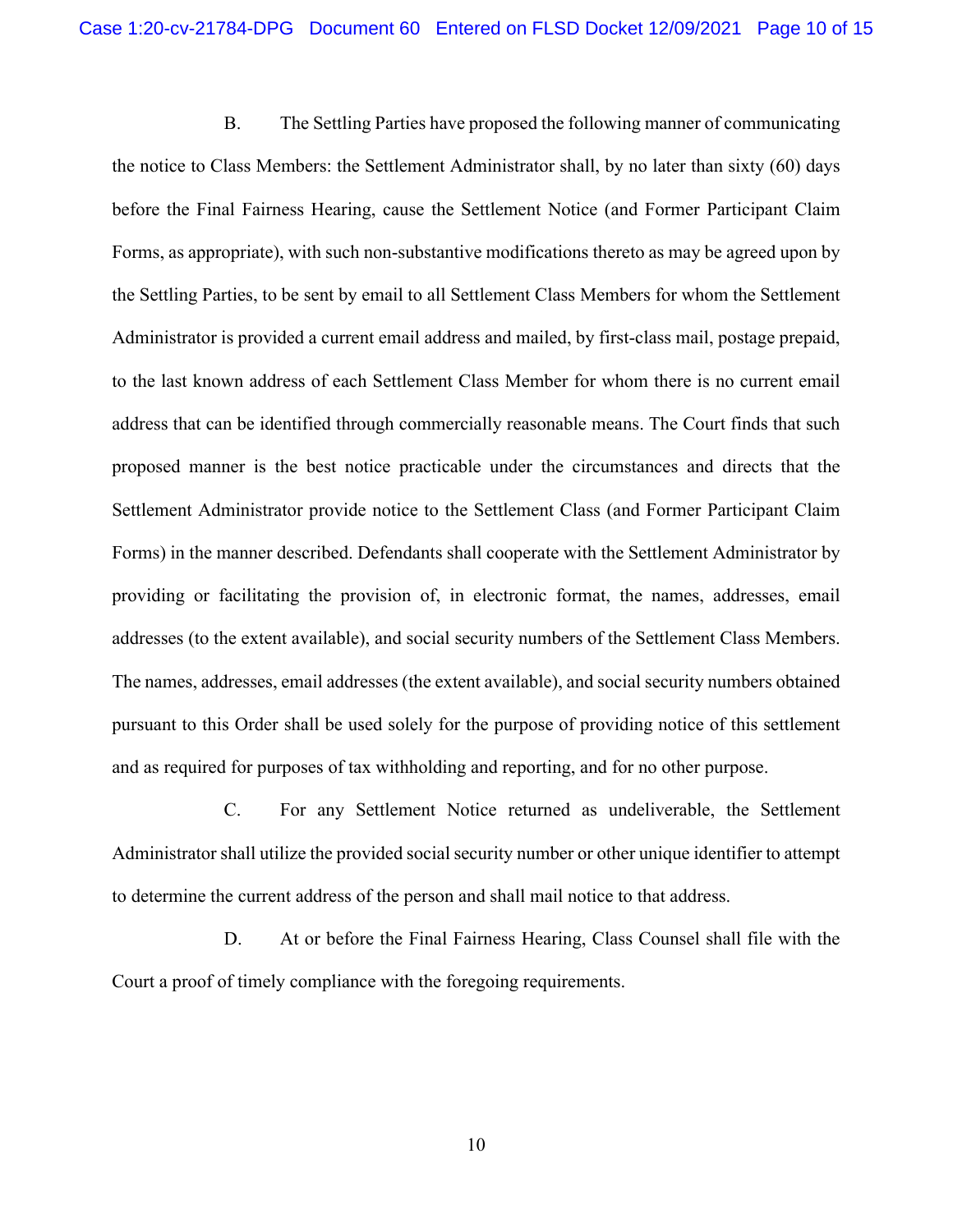E. The Court directs Class Counsel, no later than sixty (60) days before the Final Fairness Hearing, to direct the Settlement Administrator to publish the Settlement Notice (and Former Participant Claim Form) on the Settlement Website.

7. **Objections to Settlement:** Any Settlement Class Member who wishes to object to the fairness, reasonableness, or adequacy of the Settlement, to the Plan of Allocation, to any term of the Settlement Agreement, to the proposed award of attorneys' fees and costs, or to any request for Plaintiffs' Compensation, must file an objection in the manner set out in this Order.

A. A Settlement Class Member wishing to raise an objection to the Plan of Allocation, to any term of the Settlement Agreement, to the proposed award of attorneys' fees and costs, or to any request for Plaintiffs' Compensation must do the following: (i) file with the Court a statement of his, her, or its objection(s), specifying the reason(s), if any, for each such objection made, including any legal support or evidence that such objector wishes to bring to the Court's attention or introduce in support of such objection; and (ii) serve copies of the objection and all supporting authorities or evidence to Class Counsel and Defense Counsel. The addresses for filing objections with the Court and for service of such objections on counsel for the parties to this matter are as follows:

> Clerk of the Court United States District Courthouse, Southern District of Florida Wilkie D. Ferguson, Jr. United States Courthouse 400 North Miami Avenue Miami, Florida 33128

WENZEL FENTON CABASSA, P.A. Attn: Brandon J. Hill (bhill@wfclaw.com) 1110 N. Florida Ave., Suite 300 Tampa, FL 33602 *Attorneys for Plaintiffs*

MORGAN, LEWIS, BOCKIUS LLP Attn: Christopher J. Boran (christopher.boran@morganlewis.com)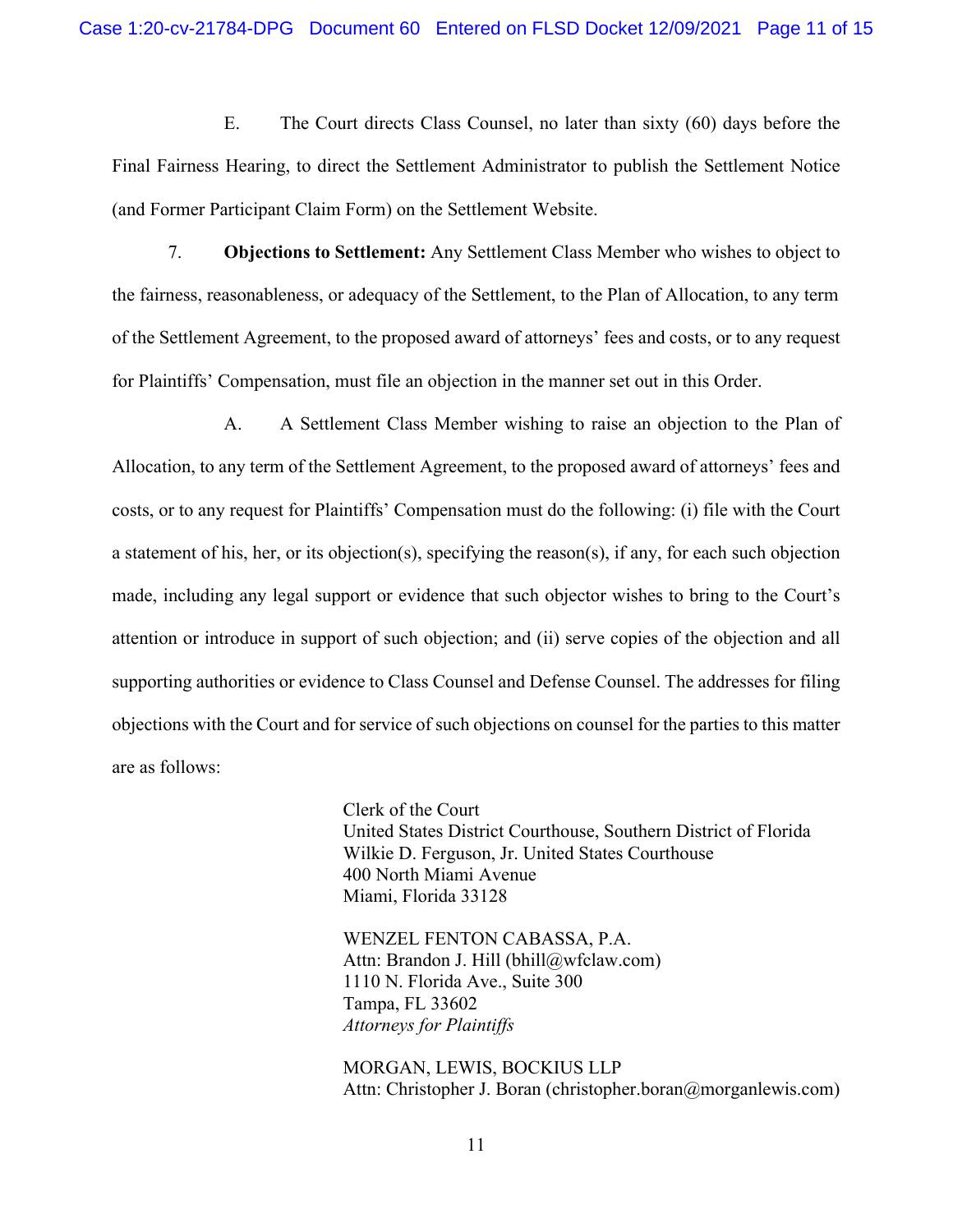110 N Wacker Drive Chicago, IL 60606-1511 *Attorneys for Defendant*

B. The objector or his, her, or its counsel (if any) must serve copies of the objection(s) on the attorneys listed above and file it with the Court by no later than thirty (30) calendar days before the date of the Final Fairness Hearing.

C. If an objector hires an attorney to represent him, her, or it for the purposes of making such objection pursuant to this paragraph, the attorney must serve a notice of appearance on the attorneys listed above and file it with the Court by no later than thirty (30) calendar days before the date of the Final Fairness Hearing.

D. Failure to serve objections(s) on either the Court or counsel for the parties shall constitute a waiver of the objection(s). Any Settlement Class Member or other person who does not timely file and serve a written objection complying with the terms of this Order shall be deemed to have waived, and shall be foreclosed from raising, any objection to the Settlement, and any untimely objection shall be barred.

E. Any party wishing to obtain discovery from any objector may, but is not required to, serve discovery requests, including requests for documents and notice of deposition not to exceed two (2) hours in length, on any objector within ten (10) calendar days of receipt of the objection, and any responses to discovery or depositions must be completed within ten (10) calendar days of the request being served on the objector.

F. Any party wishing to file a response to an objection must do so, and serve the response on all parties, no later than seven (7) calendar days before the Final Fairness Hearing.

8. **Appearance at Final Fairness Hearing:** Any objector who files and serves a timely, written objection in accordance with the terms of this Order as set out above may also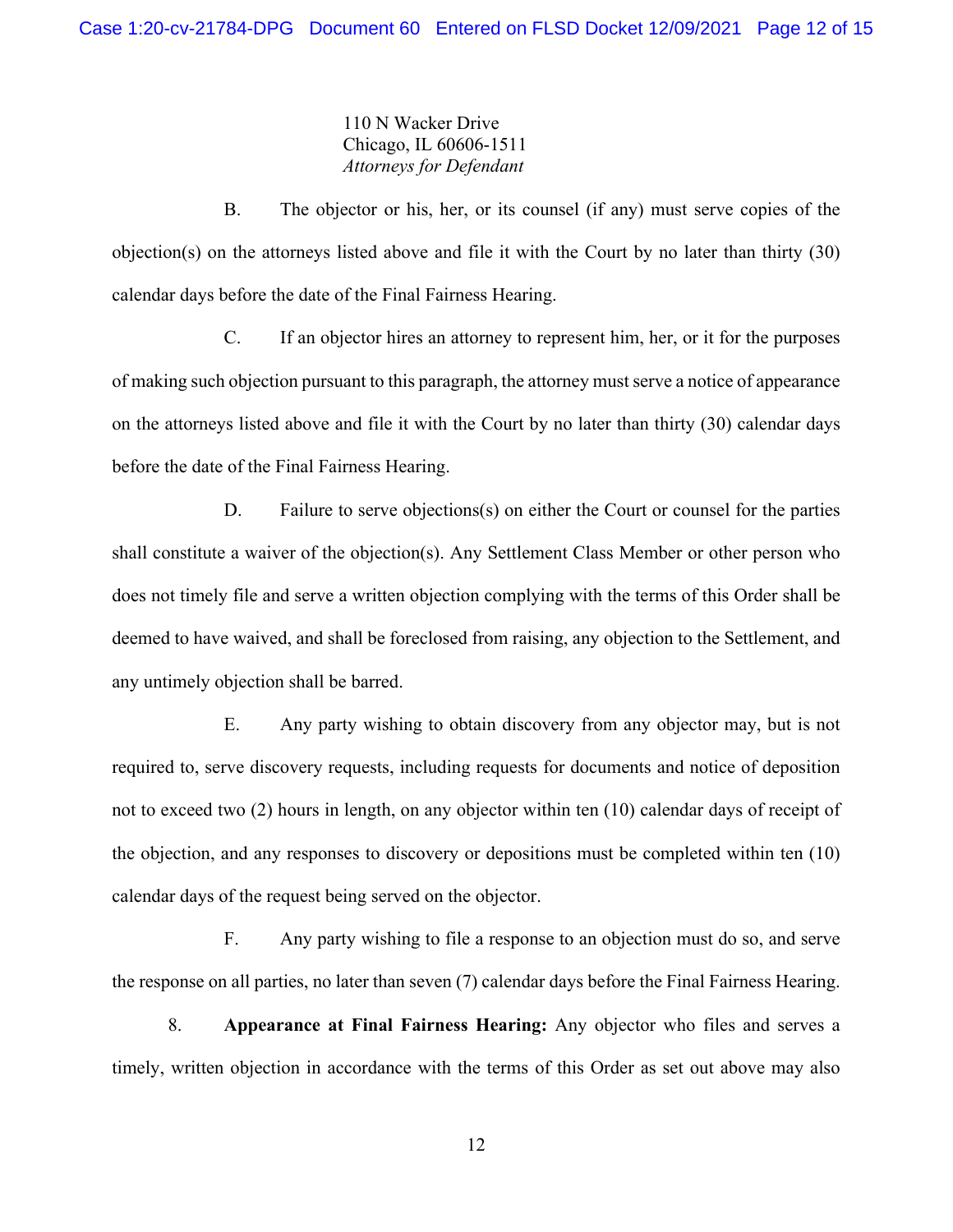appear at the Final Fairness Hearing either in person or through counsel retained at the objector's expense. Objectors or their attorneys intending to speak at the Final Fairness Hearing must serve a notice of intention to speak setting forth, among other things, the name, address, and telephone number of the objector (and, if applicable, the name, address, and telephone number of the objector's attorney) on Class Counsel and Defense Counsel (at the addresses set out above) and file it with the Court by no later than thirty (30) calendar days before the date of the Final Fairness Hearing. Any objector (or objector's attorney) who does not timely file and serve a notice of intention to appear in accordance with this paragraph shall not be permitted to speak at the Final Fairness Hearing.

9. **Claim Form Deadline:** All valid Former Participant Claim Forms must be received by the Settlement Administrator either electronically, or by mail with a postmark date, no later than 10 calendar days before the Final Fairness Hearing.

10. **Service of Papers:** Defense Counsel and Class Counsel shall promptly furnish each other with copies of all objections that come into their possession.

11. **Termination of Settlement:** If the Settlement is terminated in accordance with the Settlement Agreement, this Order shall become null and void, and shall be without prejudice to the rights of the Settling Parties, all of whom shall be restored to their respective positions existing the day before the Settlement Agreement Execution Date.

12. **Use of Order:** This Order shall not be construed or used as an admission, concession, or declaration by or against Defendant of any fault, wrongdoing, breach, or liability, or a waiver of any claims or defenses, including but not limited to those as to the propriety of any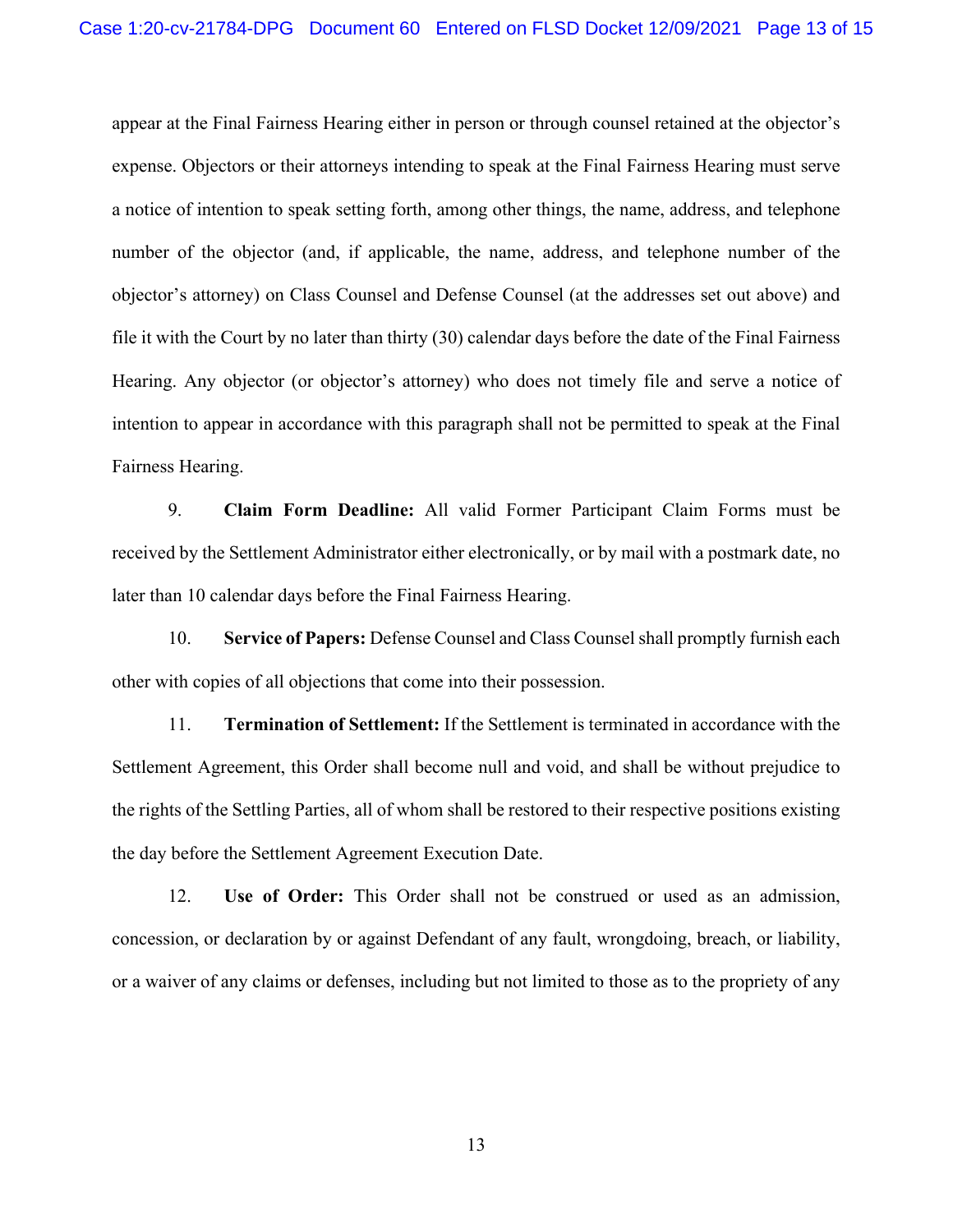amended pleadings or the propriety and scope of class certification. This Order shall not be construed or used as an admission, concession, or declaration by or against any Plaintiff or the Settlement Class Members that their claims lack merit, or that the relief requested by Plaintiffs is inappropriate, improper, or unavailable. This Order shall not be construed or used as a waiver by any party of any arguments, defenses, or claims he, she, or it may have, including but not limited to any objections by Defendant to class certification in the event that the Settlement Agreement is terminated.

13. **Parallel Proceedings:** Pending final determination of whether the Settlement Agreement should be approved, Defendant, Plaintiffs, every Settlement Class Member, and the Plan are prohibited and enjoined from directly, through representatives, or in any other capacity, commencing any action in any court or tribunal asserting any of Plaintiffs' Released Claims or Defendant's Released Claims against the Released Defendant's Parties or Released Plaintiffs' Parties.

14. **Class Action Fairness Act Notice:** The form of notice under the Class Action Fairness Act of 2005 ("CAFA") submitted as Exhibit 5 to the Settlement Agreement complies with the requirements of CAFA and will, upon mailing, discharge Defendant's obligations pursuant to CAFA.

15. **Continuance of Final Fairness Hearing:** The Court may continue the Final Fairness Hearing in its discretion without direct notice to the Settlement Class, other than by notice to Class Counsel and Defense Counsel, and any Settlement Class Member wishing to appear should check the Court's docket or call the Clerk's office three (3) calendar days before the scheduled date of the Final Fairness Hearing.